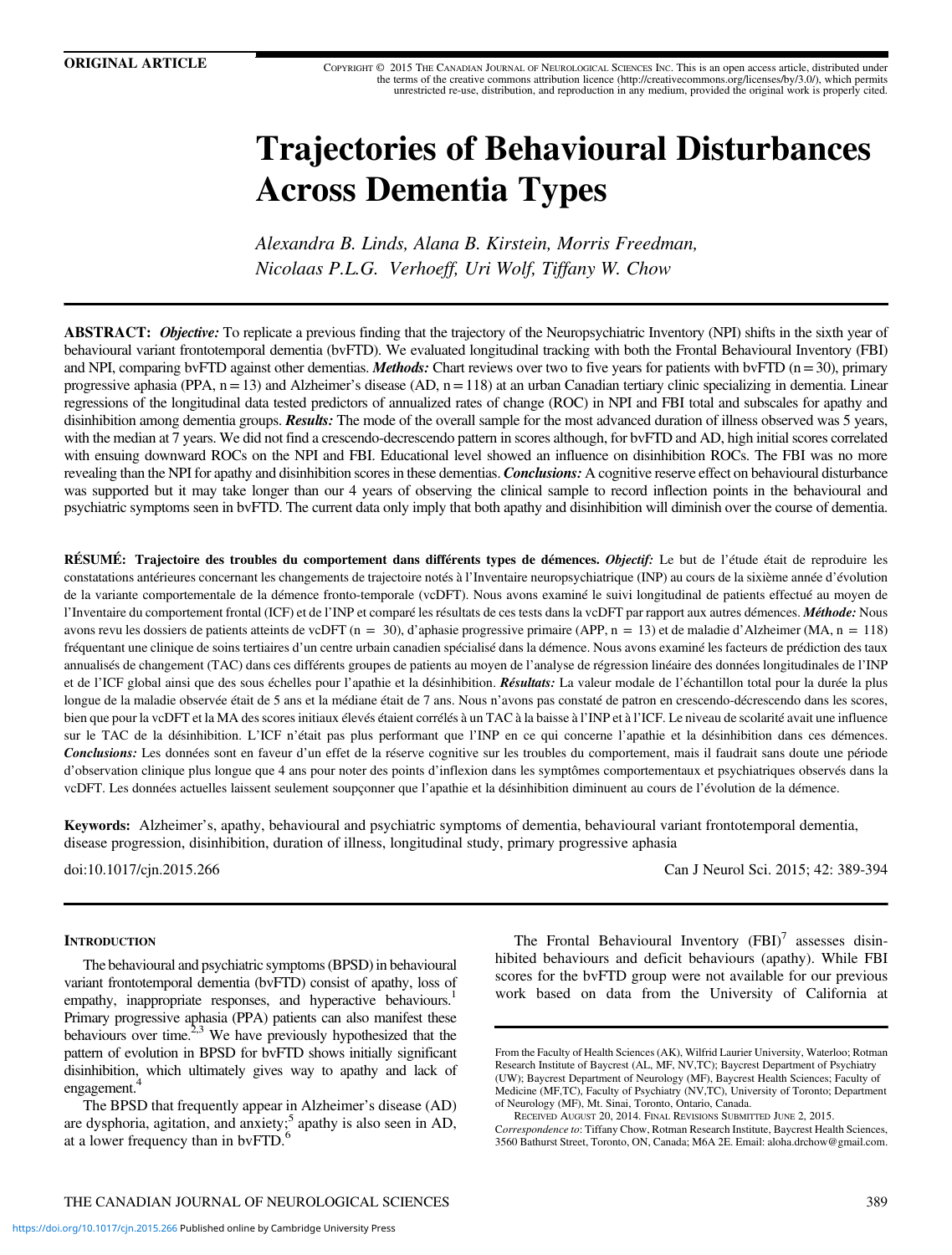<span id="page-1-0"></span>San Francisco, the bvFTD group did demonstrate an initial increase in total Neuropsychiatric Inventory (NPI) scores and subsequent decline at the sixth year of illness.<sup>[4](#page-5-0)</sup>

In the present study, we examined a new longitudinal dataset collected at a Canadian tertiary care clinic to replicate the change in BPSD trajectory with both the NPI and FBI in bvFTD, PPA and AD.

## MATERIALS AND METHODS

# Standard protocol approvals, registrations, and patient consents

Formal and informal caregivers participated in an annual clinical telephone follow-up by summer research students at the Sam and Ida Ross Memory Clinic at Baycrest Health Sciences. Procedures for collecting the dataset were approved by the Research Ethics Board at Baycrest. Verbal informed consent to publish the anonymized data was obtained from informants during the telephone interviews.

## Participant Series

Calls were made to informants for patients identified by billing or appointment records as having been evaluated, diagnosed, and treated at the Clinic in each prior year (April 1 – March 31). Of the 412 patients meeting clinical diagnostic criteria for bvFTD, PPA, or AD, 172 had informants available and willing to participate at least twice in the annual telephone follow-up. Thirty of these participants had bvFTD, 13 had PPA (including progressive non-fluent aphasia and semantic dementia) by Neary criteria,[8](#page-5-0) and 118 had AD (including possible AD, probable AD, and AD with cerebral vascular disease) by McKhann Criteria.<sup>[9](#page-5-0)</sup> Fifteen patients with corticobasal syndrome (CBS) and five patients with progressive supranuclear palsy were included as bvFTD or PPA, if they met the diagnostic criteria for those latter diagnoses. Corticobasal degeneration and PSP are often the underlying pathology for PPA or bvFTD, respectively.<sup>10,11</sup> One of these CBS patients was autopsyconfirmed as corticobasal ganglionic degeneration. Patients with mixed dementia (AD and vascular dementia) were excluded.

Demographic information for the sample is summarized in Table 1. A majority (64%) of the patients had two sets of scores available, while the remainder had three  $(29\%)$ , four  $(6\%)$  or five sets  $(1\%)$ .

### Behavioural Assessments

Four clinical inventory assessments were administered to caregivers serially. These included: the Functional Rating Scale (FRS),<sup>[10](#page-5-0)</sup> the Clinical Dementia Rating Scale modified for FTD  $(CDR-FTLD)$ ,  $^{11,12}$  $^{11,12}$  $^{11,12}$  the FBI and the NPI.<sup>13</sup> We used the baseline FRS and CDR-FTLD scores to characterize the sample (see Table 1); the two latter inventories were the determinants of the rates of annual change. Specifically, the FBI assesses deficit behaviours such as apathy, aspontaneity, indifference, inflexibility, personal neglect, disorganization, inattention, loss of insight, logopenia, verbal apraxia, comprehension deficit and alien hand/ apraxia; and disinhibited behaviours such as perseverations/ obsessions, irritability, excessive jocularity, impulsivity, restlessness, social inappropriateness, aggression, hyperorality, hypersexuality, utilization behaviour and incontinence.<sup>[7](#page-5-0)</sup>

The NPI assesses the frequency and severity of delusions, hallucinations, agitation/aggression, depression, anxiety, euphoria, apathy, disinhibition, irritability, aberrant motor behaviours and sleep and eating disorders.<sup>13</sup>

Information on disease onset was determined by using the informant-reported year of earliest persistently abnormal clinical feature regarding language, behavioural comportment and personality, memory or executive functioning, as elicited by a physician or nurse during any clinical visit.

Some informants were not available to participate at annual intervals but were included with serial scores spanning longer than two years (27%).

## Statistical analysis

We conducted statistical analyses on SPSS version 20.0 (IBM Corporation, N.Y). Linear regression analyses were used to determine the annualized rates of change (ROC) for the FBI and NPI total and sub-scores for each patient over three to five year epochs. For those with two instances, an average duration was used as the annual rate of change. In order to identify an inflection point, we re-created four binary variables from the prior study<sup>[4](#page-5-0)</sup> to indicate whether the first assessment took place before or after four, five, six, or seven years into illness. We used linear regression with forward entry of these four duration-related variables to ascertain the most likely predictor for annualized ROC for the behavioural inventories, with post-hoc exploration of whether the ROC before or after a cutoff duration emulated an inflection point. Post-hoc analyses included visualization on scatter plots with examinations of  $\mathbb{R}^2$  values and independent samples t-tests.

A multivariate regression sought other predictors of the annualized ROC in the NPI and FBI total scores. Potential predictor variables in the analysis included the duration of illness at first case report form, education and the gender and relationship of informant to participant; age at onset and initial behavioural

## Table 1: Sample Demographics

| <b>Dementia Diagnosis</b>                                    | bvFTD $(n=30)$ | PPA $(n=13)$ | $AD (n = 118)$ |  |
|--------------------------------------------------------------|----------------|--------------|----------------|--|
| $%$ Women                                                    | 40%            | $46.2\%$     | 59.3%          |  |
| Age (years) at onset, mean (SD)                              | 58.80 (7.93)   | 58.46 (9.79) | 72.84(10.50)   |  |
| Duration of illness (years) at initial assessment, mean (SD) | 6.27(3.24)     | 4.92(2.84)   | 6.14(3.37)     |  |
| Initial FRS total score, mean (SD)                           | 29.30 (5.82)   | 24.40 (6.36) | 24.78 (7.44)   |  |
| Initial CDR-FTLD sum of boxes score, mean (SD)               | 14.1(5.10)     | 9.40(5.11)   | 10.35(5.69)    |  |

AD: Alzheimer's disease; bvFTD: behavioural variant frontotemporal dementia; CDR-FTLD: Clinical Dementia Rating Scale modified for FTD; FRS: Functional Rating Scale; PPA: primary progressive aphasia; SD: Standard deviation.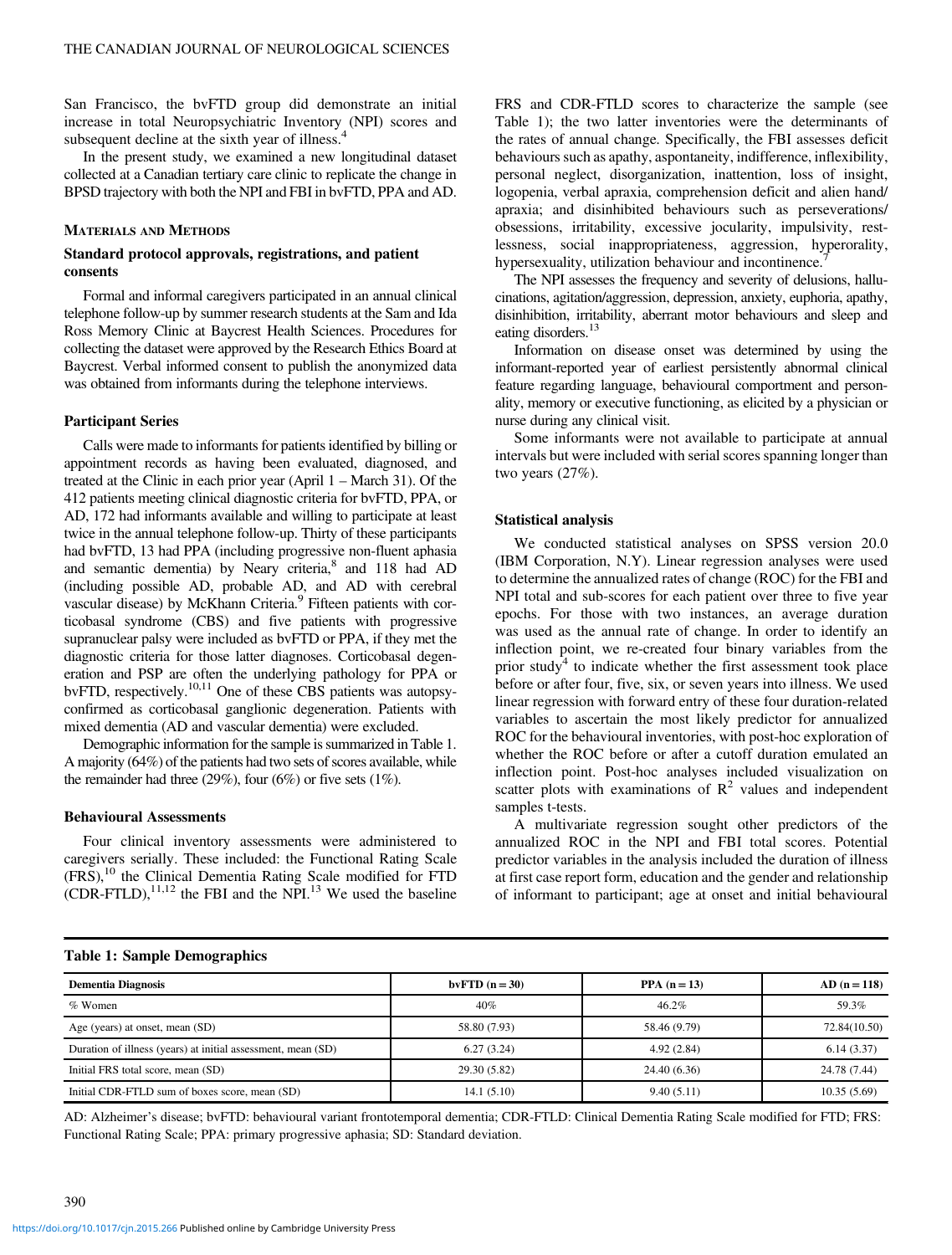inventory scores, which had determined NPI ROC in bvFTD and AD in the previous study, $4$  were also included.

Furthermore, we used the opportunity to compare the NPI and the FBI for correlations to duration of illness for all three types of dementia. Because no inflection point was found, this aspect of posthoc analysis entailed linear regression using the duration of illness as the dependent variable, raw total and sub-scale scores of the NPI and FBI as the independent variables (i.e., at least two data points per participant per inventory score).

# **RESULTS**

As expected for early-onset dementias, $14,15$  $14,15$  participants with bvFTD and PPA were younger than AD patients  $(p < 0.001)$  (see [Table 1](#page-1-0)). Although the median most recent durations of illness were seven to eight years for the three groups, the modes were much shorter for bvFTD (six years), PPA (four years), and AD (five years).

Scatter plots of apathy subscale scores against disinhibition subscale scores revealed the simultaneous occurrence of both types of behavioural disturbance (see Figure 1). Only the AD group had statistically significant bivariate correlations and these were neither inverse nor strongly positive: FBI-apathy x FBIdisinhibition  $r=0.39$  ( $p < 0.001$ ) and NPI-apathy x NPIdisinhibition  $r = 0.22$  ( $p = 0.02$ ).

The first level of regression analysis revealed no significant epochs for bvFTD ROC on the NPI. Annualized ROC for the FBI and FBI-apathy scores were related to observations beginning before versus after six and seven years duration of bvFTD (see Table 2), yet the respective ROC for the duration subgroups of the sample above did not show crescendo-decrescendo trajectories. Post-hoc independent samples t-tests only supported a significant difference in FBI-apathy annualized ROC observed in the first six years of illness (increasing at  $6.23$  points per year  $\pm$  SD 5.04), as opposed to other participants observed later in their courses of illness still to increase at a much lower ROC (0.02 points per year  $\pm$  6.76, t = 2.52, p = 0.02).

Other predictors revealed in the multivariate regression analyses included some initial inventory scores and education. Only the initial NPI-apathy score predicted the annualized ROC on this item (unstandardized β coefficient =  $-0.44$ , SE 0.14, p = 0.005); lower initial NPI-apathy scores predicted increases in apathy and vice versa, as shown in [Figure 2.](#page-3-0)

Education was a significant predictor for the ROC on the FBI-disinhibition subscale (unstandardized β coefficient =  $-0.54$ , SE 0.23,  $p = 0.03$ ) but not the ROC on the total FBI score. In other words, escalating disinhibition on the FBI was related to lower educational levels, and a decrease in disinhibition was appreciated among bvFTD participants with higher levels of education (see [Figure 3\)](#page-3-0).

Linear regression for the best inventory correlates with duration of bvFTD favored neither the NPI nor the FBI above the other. As shown above, indices from either of the two inventories can be descriptive of bvFTD progression. Post-hoc Pearson's bivariate correlations found that FBI-apathy correlated significantly with duration of illness (see [Table 3](#page-3-0)).

There were no inflections in ROC on the FBI or NPI among participants with PPA, nor were the demographic variables predictive of ROC. Neither behavioural inventory was superior for following PPA duration of illness per linear regression, but the FBI total  $(r=0.512, p=0.005)$  and its sub-scale scores (apathy:



Figure 1: Apathy and disinhibition occur simultaneously across all three dementia groups. Initial apathy and disinhibition scores on the FBI are plotted. Participants with AD had  $r = 0.39$  ( $p < 0.001$ ) for these scores; by FTD and PPA r values had p values > 0.05.

AD: Alzheimer's disease; bvFTD: behavioural variant frontotemporal dementia; FBI: Frontal Behavioural Inventory; PPA: primary progressive aphasia.

| <b>Dependent</b><br>Variable = Total FBI<br>ROC | <b>Unstandardized</b><br><b>Beta Coefficient</b> | <b>Standard</b><br>Error | t Value | P<br>Value |
|-------------------------------------------------|--------------------------------------------------|--------------------------|---------|------------|
| Pre-post 6 years<br>duration                    | $-25.85$                                         | 11.50                    | $-2.25$ | 0.037      |
| Pre-post 7 years<br>duration                    | 32.06                                            | 10.84                    | 2.96    | 0.008      |
| Constant                                        | 1.90                                             | 5.94                     | 0.320   | 0.750      |
| Dependent<br>$Variable = FBI -$<br>apathy ROC   |                                                  |                          |         |            |
| Pre-post 6 years<br>duration                    | $-23.80$                                         | 4.61                     | $-5.16$ | < 0.001    |
| Pre-post 7 years<br>duration                    | 20.02                                            | 4.35                     | 4.60    | < 0.001    |
| Constant                                        | 3.17                                             | 2.38                     | 1.33    | 0.200      |

# Table 2: Linear regression for before and after various durations of bvFTD

bvFTD: behavioural variant frontotemporal dementia; FBI: Frontal Behavioural Inventory; ROC: rate of change.

 $r=0.401$ ,  $p=0.034$ ; disinhibition:  $r=0.494$ ,  $p=0.008$ ) and not NPI scores were significant correlates with duration of illness.

There were no NPI or FBI inflections for AD patients.

The second level of regression analysis for AD revealed education and initial scores as predictors of annualized ROC. Education predicted disinhibition as measured on the NPI (unstandardized β coefficient =  $-0.06$ , SE 0.03, p = 0.03), not the FBI for AD, but the  $R<sup>2</sup>$  value was almost neglible at 0.04. While disinhibition on the FBI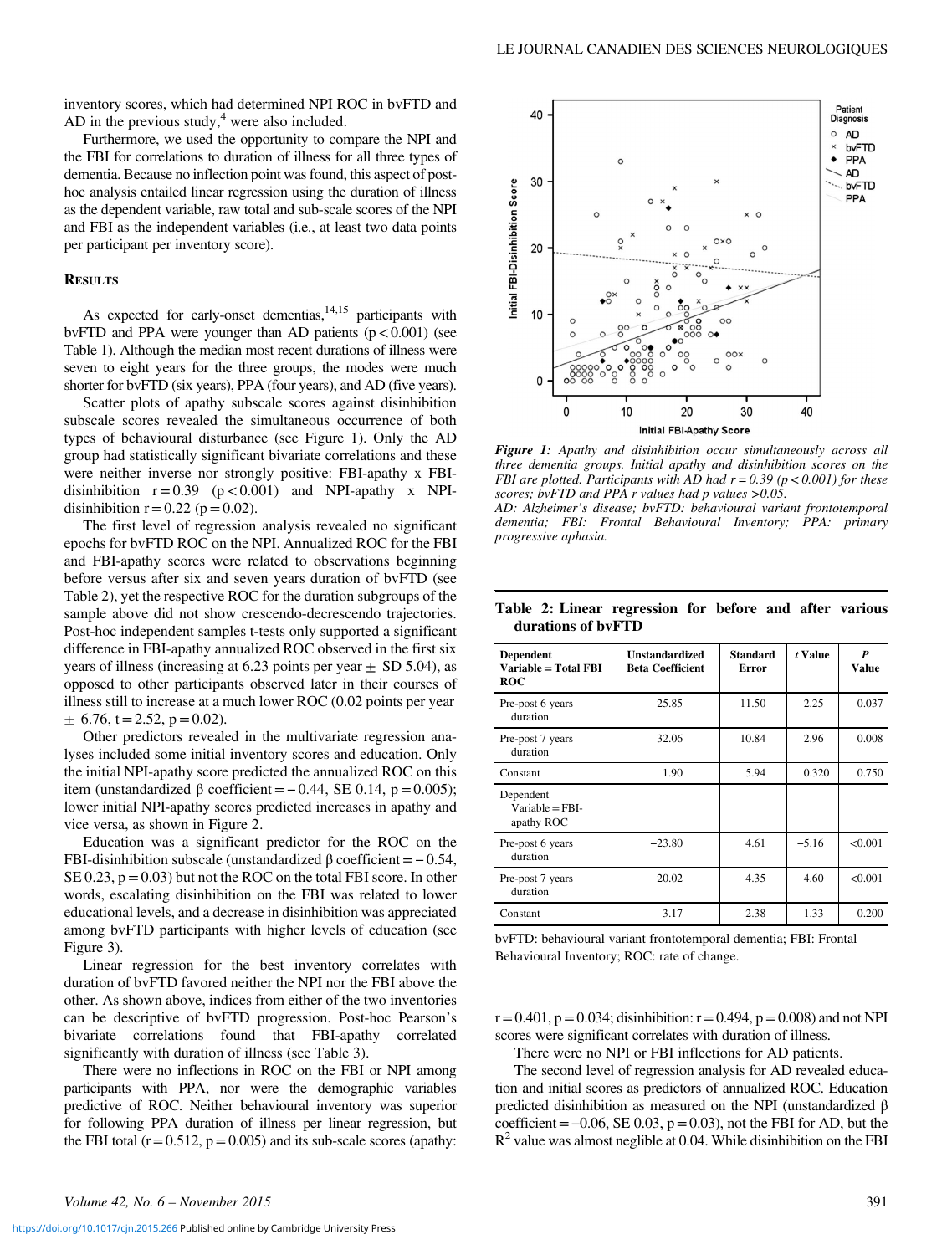<span id="page-3-0"></span>

Figure 2: Scatter plot showing initial NPI-apathy subscale scores versus the annualized rate of change on the NPI-apathy subscale for bvFTD and AD.

AD: Alzheimer's disease; bvFTD: behavioural variant frontotemporal dementia; NPI: Neuropsychiatric Inventory; ROC: rate of change.



Figure 3: Scatter plot showing the educational level versus the annualized ROC on the FBI-disinhibition subscale in bvFTD versus AD. AD: Alzheimer's disease; bvFTD: behavioural variant frontotemporal<br>dementia; FBI: Frontal Behavioural Inventory; ROC: rate of change

was not predicted by education, the initial FBI-disinhibition score showed unstandardized  $\beta$  coefficient = −0.32, SE 0.07, p <0.001 for the FBI-disinhibition ROC (see Figure 4). Participants who presented with high initial FBI disinhibition scores (severe behavioural disturbance) tended to show a lessening of disinhibition over time.

Similar to bvFTD above, the initial NPI-apathy score predicted the NPI-apathy ROC, in the same inverse relationship ROC (unstandardized  $\beta$  coefficient = -0.34, SE 0.10, p = 0.001, see Figure 2).

As with bvFTD, the NPI was not superior to the FBI in a linear regression for duration of AD. All NPI and FBI scores showed

|                                        |  | Table 3: Statistically significant Pearson bivariate correlations |
|----------------------------------------|--|-------------------------------------------------------------------|
| with duration of illness (r, p values) |  |                                                                   |

|                       | <b>Behavioural</b><br><b>Variant FTD</b> | Alzheimer's<br>disease | <b>Primary Progressive</b><br><b>Aphasia</b> |
|-----------------------|------------------------------------------|------------------------|----------------------------------------------|
| <b>FBI</b>            | n/a                                      | 0.32                   | 0.51                                         |
|                       |                                          | < 0.0001               | 0.005                                        |
| FBI-Apathy            | 0.42                                     | 0.319                  | 0.40                                         |
|                       | 0.001                                    | < 0.0001               | 0.03                                         |
| FBI-<br>Disinhibition | n/a                                      | 0.24                   | 0.49                                         |
|                       |                                          | < 0.0001               | 0.008                                        |
| <b>NPI</b> Total      | n/a                                      | 0.19                   | n/a                                          |
|                       |                                          | 0.001                  |                                              |
| NPI-Apathy            | n/a                                      | 0.20                   | n/a                                          |
|                       |                                          | 0.001                  |                                              |

FBI: Frontal Behavioural Inventory; n/a: not applicable; NPI: Neuropsychiatric Inventory; FTD: frontotemporal dementia



Figure 4: Scatter plot showing initial FBI-disinhibition scores versus the annualized ROC on the FBI-disinhibition subscale for AD. AD: Alzheimer's disease; FBI: Frontal Behavioural Inventory; ROC: rate of change.

significant correlations with duration of AD by Pearson bivariate correlation ( $p < 0.01$ ), except NPI-disinhibition.

# DISCUSSION

The purpose of this study was to compare the evolution of BPSD in patients with bvFTD, PPA and AD using longitudinal FBI and NPI data. We were unable to replicate our prior study's identification of a six-year inflection point in BPSD for bvFTD.<sup>[4](#page-5-0)</sup>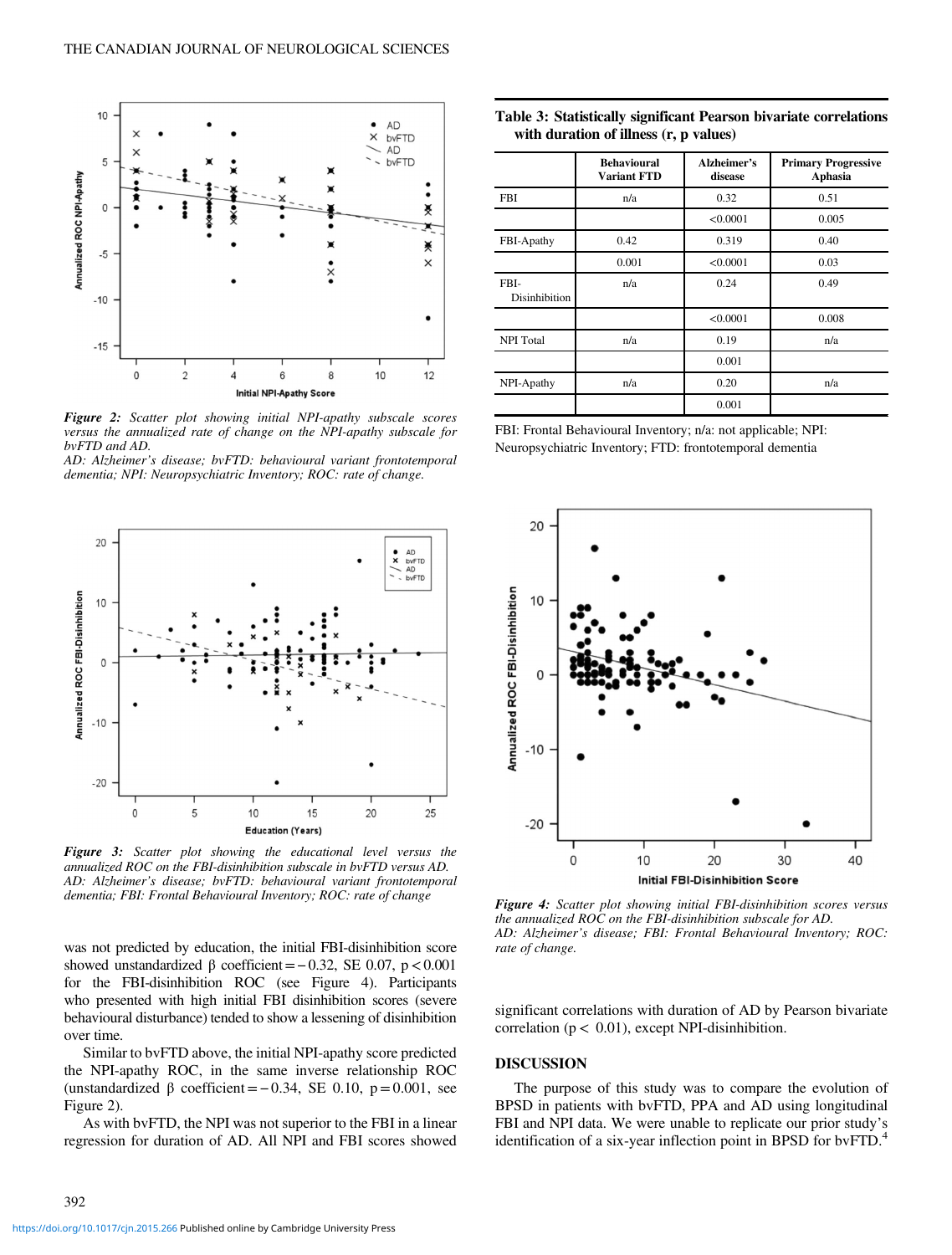The current sample differed from the previous bvFTD sample  $(n=45)$  in two ways that may account for the disparity in results. First, the current sample  $(n = 30)$  was two-thirds the size of the prior sample. It is possible that our sample was too small to power the analysis. Perhaps more relevant however, is that our study observed participants who were still closer to onset of illness than ending it, which implies that in another few years the Baycrest sample may manifest the crescendo-decrescendo in disinhibition. We may have missed any switched directions in ROC in participants whom we only captured after their sixth year of illness.

We had not expected to see educational levels correlate with disinhibition ROC in bvFTD (per FBI) and in AD (per NPI). However, higher education may have allowed patients to better compensate for brain pathology through a cognitive reserve mechanism.<sup>[16](#page-5-0)</sup> Individuals with higher education in this study showed more mild ROC in disinhibition than those with lower education.<sup>[17](#page-5-0)</sup> Higher education is a correlate of neural plasticity.<sup>[18](#page-5-0)</sup> The usual context for discussion of cognitive reserve is its protective effect against clinical signs of dementia despite the presence of plaques, neurofibrillary tangles and cerebrovascular disease.<sup>[18,19](#page-5-0)</sup> There are almost no reports linking cognitive reserve to amelioration of bvFTD. Premi et al. reported that bvFTD patients with higher education harbour worse frontotemporal hypoperfusion than bvFTD patients at the same level of symptom severity but with lower education (less than five years).<sup>[20](#page-5-0)</sup> Despite having worse brain physiological function, the more highly educated group had no worse disinhibition scores, raising the possibility that they were better able to compensate for severity of brain physiology.<sup>20</sup> Our results also suggest that behavioural disturbance, and not only cognition, might be influenced by reserve mechanisms.

Initial NPI-apathy scores for both bvFTD and AD were significant predictors of subsequent ROC on the same subscale. That high initial NPI-apathy scores were followed by decreases over time runs counter to our original hypothesis that apathy would predominate in later stages of bvFTD. Others have reported that patients with bvFTD present with either primarily disinhibited or apathetic behaviours,  $2^{1,22}$  but we have shown in this and in another dataset that disinhibition and apathy co-occur.<sup>[23](#page-5-0)</sup> If anything, the current samples showed a wider range of apathy scores than of disinhibition. We must revise our hypothesis to accommodate a lessening in apathy over the course of illness, as opposed to an exchange of disinhibition for apathy.

From our comparisons, the FBI was no more revealing for longitudinal observation of BPSD in bvFTD than the NPI. Arguably, the lack of Pearson correlates between NPIdisinhibition and duration of illness in AD might indicate that the FBI would be the better inventory for tracking disinhibition in AD, but our linear regression for total and subscale scores did not conclude that the FBI as a whole held more statistical significance.

Limitations of our study introduced some degrees of bias and imprecision. Initial assessments were not performed at the onset of symptoms and therefore the data were not ideally collected. The observation epochs are heterogeneous among participants within each diagnostic group. We have tried to minimize this bias by converting the data into annualized ROC but this costs us some precision. In addition, the study recruitment from a convenience sample creates a cross-sectional approach to the longitudinal follow-up. There may be both bias and imprecision inherent to this limitation.

Another bias in our current convenience sample leads us away from being able to test the hypothesis that PPA participants would show an inflection in their behavioural disturbances. By definition, there is a minimum two-year delay of behavioural disturbances after onset of aphasia in PPA.<sup>[24](#page-5-0)</sup> This would push any observable climb and descent of disinhibition and apathy to a time frame beyond the sixth year originally observed $4$  and the epochs observed for the current PPA sample.

A further limitation to the precision of our data collection is that informants may have differed for a given participant between annual assessments. As a result, it is possible that behavioural changes were not necessarily captured. However, informants changed for a minority (20%) of patients, thereby providing us with predominantly consistent reporting.

Behavioural and psychiatric symptoms of dementia upset patients, caregivers and other household members. The sample of participants available to us demonstrated general increases in apathy and disinhibition over the first six to seven years of illness. This increase occurred despite patients being treated at the Clinic, raising questions about the efficacy of treatment or the possibility of apathy having an iatrogenic cause.

We intend to continue the study protocol, in hopes of ultimately answering our question about the inflection in trajectory: revisions to the protocol at this point may be to hone the cohort to be more homogeneous in their duration of illness, i.e., to continue with only those participants for whom we can capture years four to ten of illness.

# ACKNOWLEDGMENTS

The authors thank Andrijana Dzever (University of Toronto Family Medicine), David Fam (University of Toronto Neurology), Jonathan Fridhandler (University of British Columbia Neurology), Noam Grysman (York University), Laura Shnall (Western University) and Mamie Shum (McGill University) for contributing to the data collection in this study.

The authors thank the Sam and Ida Ross Memory Clinic at Baycrest Hospital, the Women of Baycrest, and the Gordie and Colleen Howe Dementia Research Fund for financial support.

# **DISCLOSURES**

This work (Tiffany Chow) was funded by the Sam and Ida Ross Memory Clinic, the Women of Baycrest, the Gordie and Colleen Howe Dementia Research Fund, and Déanne and Vahram Sedef. Morris Freedman receives support from the Saul A. Silverman Family Foundation as a Canada International Scientific Exchange Program and Morris Kerzner Memorial Fund. Alexandra Linds, Alana Kirstein, Uri Wolf, and Nicolaas PLG Verhoeff report no disclosures.

## STATEMENT OF AUTHORSHIP

AB Linds was the primary author of this manuscript. AB Kirstein participated in data collection, literature search, analysis of the data and was responsible for drafting early versions of the manuscript. M Freedman, NPLG Verhoeff and U Wolf contributed participants and helped to revise and finalize the manuscript. TW Chow participated in the design of the study, contributed patients, supervised acquisition, analysis and interpretation of data, writing and finalization of the manuscript.